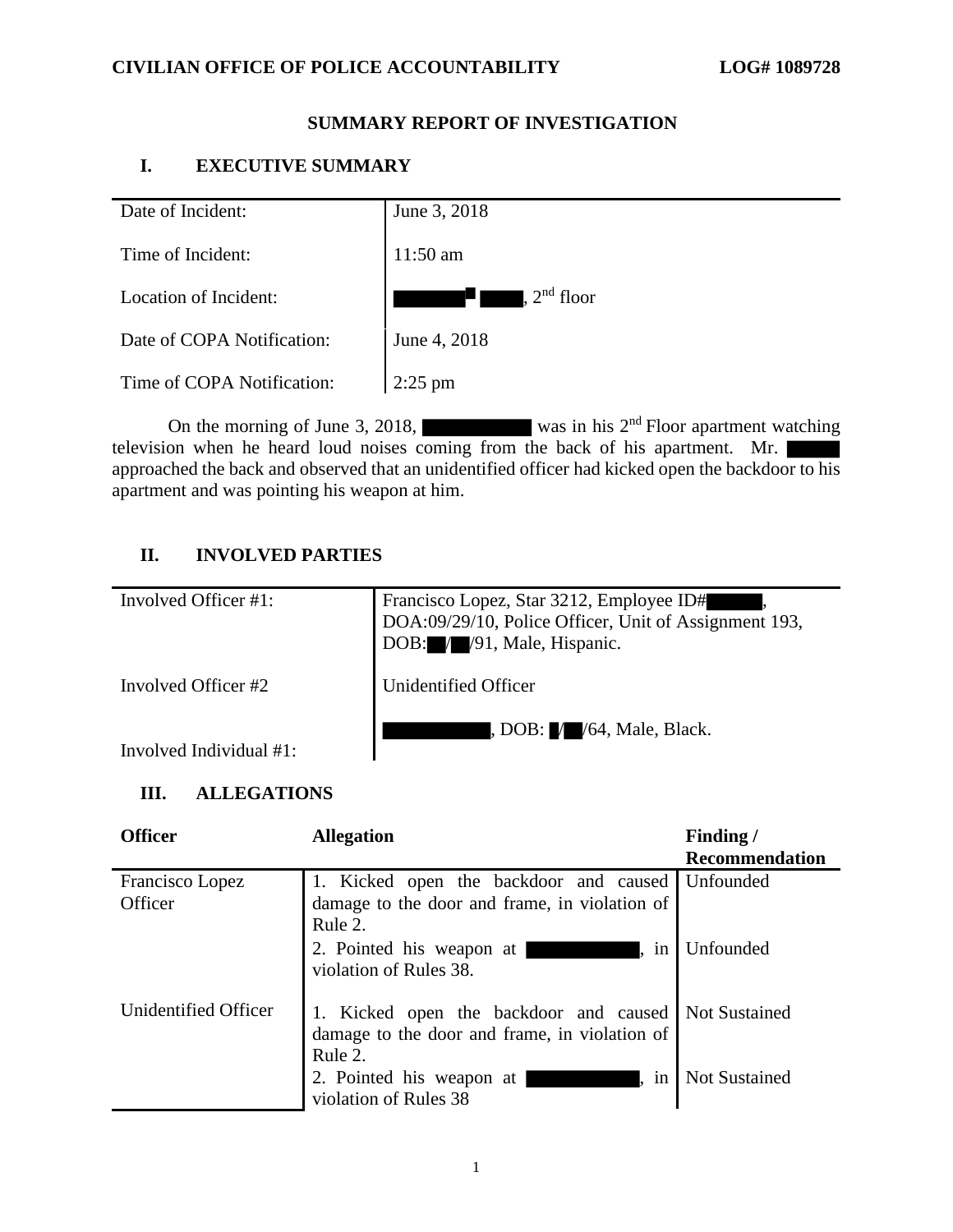### **IV. APPLICABLE RULES AND LAWS**

#### Rules

1. Rule 2: Any action or conduct which impedes the Department's efforts to achieve its policy and goals or brings discredit upon the Department.

2. Rule 38: Unlawful or unnecessary use or display of a weapon.

## **V. INVESTIGATION**

#### **a. Interviews**

In an **interview with COPA<sup>1</sup>** on October 22, 2018, related that he owns a two-flat building located at  $\blacksquare$  and resides on the  $2<sup>nd</sup>$  floor and the 1<sup>st</sup> floor apartment is vacant. On June 3, 2018, Mr. was in his bedroom which is situated near the rear of his apartment. Mr. was watching television while his daughter and granddaughter were in another bedroom that is situated near the front of his apartment. Mr. heard loud slamming noises coming from the back of his apartment. Mr. got up and observed an officer standing near the backdoor with his weapon pointing at him. Mr. placed his hands in the air and asked the officer for an explanation. The officer told  $\overline{Mr}$ . that he was looking for somebody. Mr. told the officer that he, his daughter and granddaughter were the only persons inside the apartment. The officer said okay and closed the backdoor and walked away. Mr. **Related that the officer caused damage to his door and followed the officer outside and** asked him "Who is going to pay for my door?" Mr. looking for someone and observed the officer enter a Black SUV with two other plain clothed officers and drive away. Mr. said that his daughter did not witness the incident because she was inside her bedroom. Mr. said that an Evidence Technician came to his apartment and took photographs<sup>2</sup> of his damage door. Mr. described the officer as a Male Hispanic or "Italian<sup>3</sup>" wearing a vest, in plain clothing,  $5'11''$ ,  $220$ - $230$  lbs., and about 37 years of age. Mr. was asked if there were any other officers present and Mr. stated, "No, he was the only one up there."<sup>4</sup> Mr. agreed to come to COPA and was shown three photo lineups<sup>5</sup> that included officers that were in the vicinity of Mr.  $\blacksquare$  's residence at the time of the incident. Mr. viewed the lineups, but was not able to identify the accused officer, but instead identified an officer that was assigned to another district and watch and was off duty at the time of the incident.

In an **interview with COPA<sup>6</sup>** on November 1, 2018, **Witness Officer Cesar Perez** related that on June 3, 2018, he and his partner, Officer Francisco Lopez, responded to an assist call. After arriving on the scene, Officer Perez related that he drove through the alley and stopped near the abandoned house. Officer Perez related he stood in the alley to watch guard while Officer Lopez entered the abandon house to assist the officers that were searching the abandoned house at

 $<sup>1</sup>$  Attachment #7, Audio interview of</sup>

<sup>&</sup>lt;sup>2</sup> Attachment #25, Evidence Technician photographs taken of backdoor.

 $3$  Attachment #7, Audio interview of  $\overline{\phantom{a}}$ , 08:16 minute.

<sup>4</sup> *Id.*, 08:16 minute.

<sup>5</sup> Attachments #46-48, Photo lineups.

<sup>6</sup> Attachment 50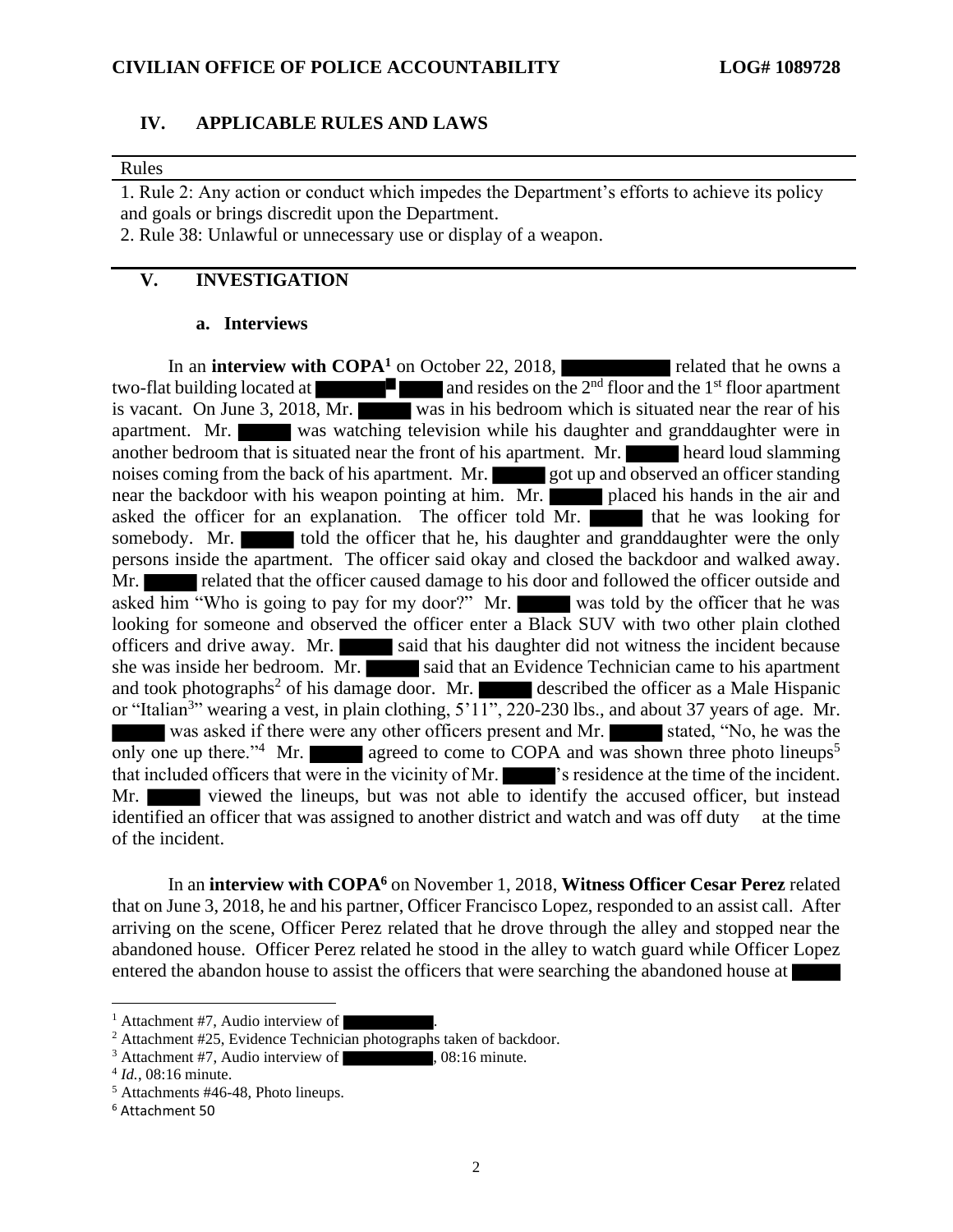. Officer Perez was shown excerpts of Officer Davis's BWC<sup>7</sup> that captured Officer Lopez inside the abandoned house at . Officer Perez related that he did not have any contact with Mr. or have any knowledge of any officer(s) having any contact with Mr.

**In an interview with COPA<sup>8</sup>** on September 22, 2020, **Witness Officer Francisco Lopez** related that on June 3, 2018, he and his partner, Officer Cesar Perez, responded to an assist call. Officer Lopez was shown the General Case Incident Report  $RD#$   $\qquad$ <sup>9</sup> and related Officer Daniele Davis was flagged down by a citizen who alleged being held against his will by an unknown offender inside an abandoned house. Officer Lopez was shown excerpts of Officer Daniele Davis' BWC<sup>10</sup> that showed Officer Lopez and Officer Perez arriving at the gas station in a gray Ford Crown Victoria. Officer Perez related that he was sitting in the passenger seat and Officer Lopez was driving when they stopped and spoke to Officer Davis who informed them about the victim. Officer Davis related that she was going to take the victim and attempt to locate the abandoned house where the victim was held. Officer Lopez was shown another excerpt of Officer Davis' BWC<sup>11</sup> that showed Officer Davis and Officer Anthony Holcomb arriving on scene and entering **and enteriorm**. Officer Lopez related that he and Officer Perez drove through the alley and parked behind the abandoned house at  $\blacksquare$ . Officer Lopez entered the house and observed graffiti and trash throughout the house and was greeted by Officers Davis and Holcomb who were searching the house. Officer Lopez was not sure but believed that Officer Perez stayed in the alley near the squad car. Officer Lopez was not sure if he entered the abandoned house through back or side entrance. Officer Lopez did not recall stopping at  $\blacksquare$ , prior to entering the abandoned house at  $\blacksquare$ . Officer Lopez was shown evidence technician photographs<sup>12</sup> that depicted damage to the backdoor entrance door at  $\blacksquare$ . After viewing the photographs, Officer Lopez related "Nothing rings a bell to me.<sup>13</sup>" Officer Lopez was again asked if he entered  $\blacksquare$ , and responded "No, I do not remember."<sup>14</sup> A search through Evidence.com revealed that Officer Lopez did activate his Body Worn Camera (BWC)<sup>15</sup> and captured Officer Lopez and Officer Perez parking in the alley behind the abandoned house at  $\blacksquare$ . Officer Lopez walked toward the side entrance and was greeted by Officers Davis and Holcomb who had already completed their search of the abandoned house and were about to leave. The BWC of Officer Lopez did not captured him and Officer Perez stopping at  $\blacksquare$ . or having any encounter with the victim, **Exercise 2.** Officer Lopez denied the allegations that he kicked open Mr.  $\blacksquare$ 's entrance backdoor and denied pointing his weapon at Mr.

### **b. Digital Evidence**

**Body Worn Camera (BWC)<sup>16</sup>** video of Officer Daniele Davis (Beat 632) captured her and Officer Anthony Holcomb (Beat 653) arriving at the abandoned house located at

<sup>9</sup> Attachment #53, Original Case Incident Report.

<sup>7</sup> Attachment #51, Body Worn Camera (BWC) and In-car camera video of Officer Daniele Davis.

<sup>8</sup> Attachment #61 Audio interview of Officer Francisco Lopez.

<sup>&</sup>lt;sup>10</sup> Attachment #51, Body Worn Camera (BWC) and In-car camera video of Officer Daniele Davis., 08:45 minute <sup>11</sup> *Id.,* 16:49 minute.

<sup>&</sup>lt;sup>12</sup> Attachment #25, Evidence Technician photographs taken of the  $2<sup>nd</sup>$  floor apartment at

<sup>&</sup>lt;sup>13</sup> Attachment #61 Audio interview of Officer Francisco Lopez, 14:53 minute.

<sup>14</sup> *Id.,* 15:18 minute.

<sup>&</sup>lt;sup>15</sup> Attachment #64, Body Worn Camera (BWC) of Officer Francisco Lopez.

<sup>&</sup>lt;sup>16</sup> Attachment #51, Body Worn Camera (BWC) and In-car camera video of Officer Daniele Davis.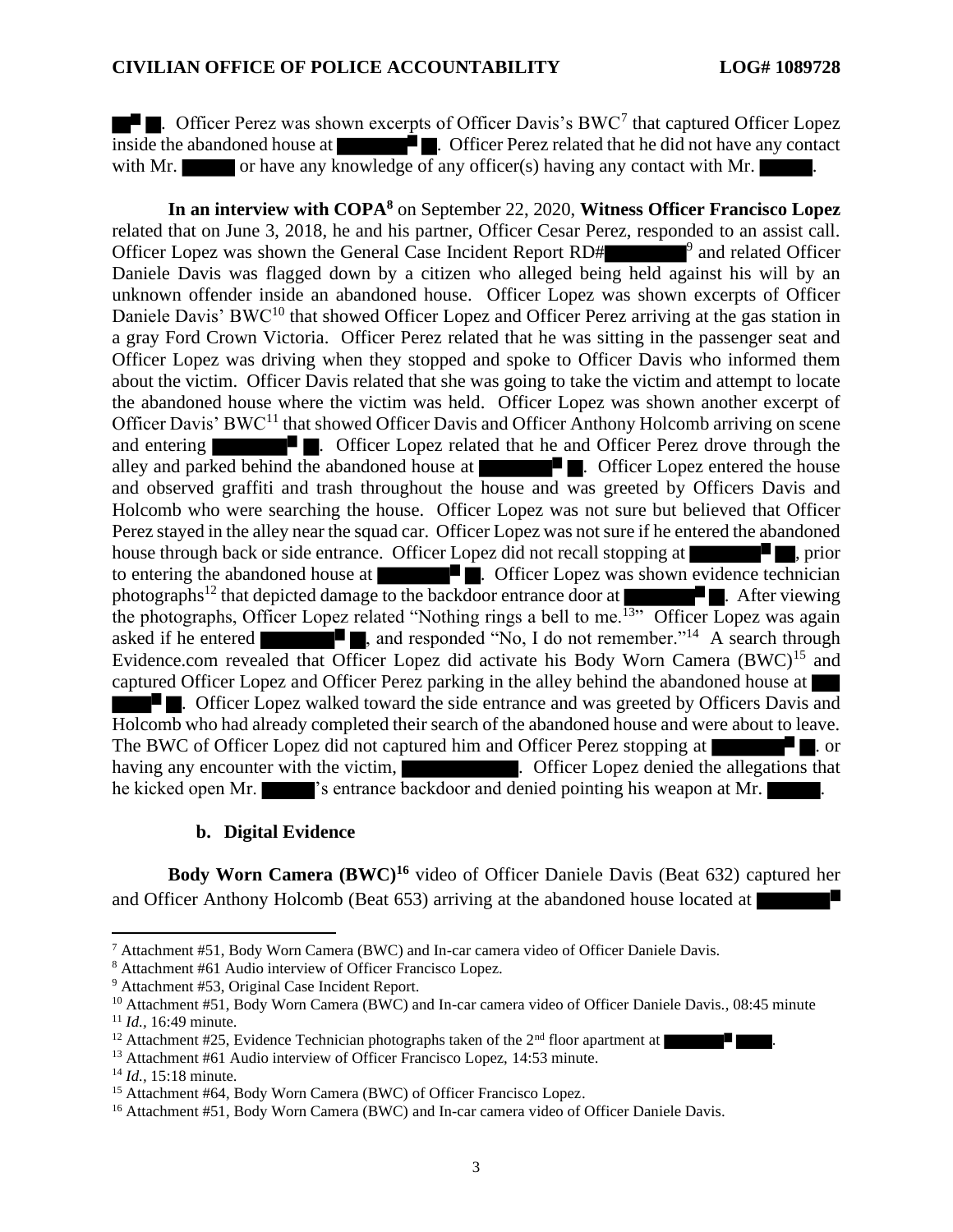### **CIVILIAN OFFICE OF POLICE ACCOUNTABILITY LOG# 1089728**

St. Officer Davis and Officer Holcomb are both wearing uniforms and are captured entering and searching the abandoned house. Officer Davis is heard requesting a backup unit to come to the alley. While exiting the abandon the house, Officer Davis heard noise and asked who it and Officer Francisco Lopez was (Beat X602) is heard identifying himself. Officer Davis's BWC<sup>17</sup> showed that Officer Lopez was wearing blue jean, gym shoes and a black police vest. The BWC of Davis did not captured her stopping at . or having any encounter with the victim, .

**Body Worn Camera (BWC)<sup>18</sup> video of** Officer Anthony Holcomb (Beat 653) captured him and Officer Daniele Davis (Beat 632) arriving at the abandoned house located at St. Officers Holcomb and Davis are observed entering and searching the abandoned house. Prior to leaving the abandoned house, Officer Francisco Lopez (Beat X602) is observed inside the abandoned house. The BWC of Officer Holcomb did not captured him stopping at or having any encounter with the victim,

**Body Worn Camera (BWC) videos** of Officer Cesar Perez<sup>19</sup> and Francisco Lopez<sup>20</sup> captured them responding to an assist call at an abandoned house at  $\blacksquare$ . Officer Perez is the driver and is observed stopping behind the abandoned house. Officer Lopez is followed behind by Officer Perez and are observed walking from the alley toward the side entrance of the abandoned house. Officer Lopez is heard identifying himself to Officer Daniele Davis and Officer Anthony Holcomb who are inside the basement of the abandoned house. Officer Lopez entered the first level of the abandoned house and conducted a brief search. Officer Lopez is observed leaving the first level and Officers Davis, Perez and Holcomb are observed outside the side entrance of the abandoned house. The BWC of Officer Perez and Officer Lopez did not captured them stopping at  $\blacksquare$ . or having any encounter with the victim,

The **Crime Processing Report<sup>21</sup> and Evidence Technician photographs<sup>22</sup>** revealed damage to the backdoor of Mr.  $\blacksquare$ 's 2<sup>nd</sup> floor apartment.

#### **c. Documentary Evidence**

**Three Photo lineup<sup>23</sup>** of officers were shown to Mr. who described the accused officer as being a Male White or Male Hispanic. Mr. **agreed to come to COPA** and was shown three lineups that included officers that were in the vicinity of Mr.  $\blacksquare$  's residence. Mr.

 identified an officer that was off duty at the time and was assigned to another district and watch.

<sup>17</sup> *Id.,* 22:30 minute.

<sup>&</sup>lt;sup>18</sup> Attachment #65, Body Worn Camera (BWC) of Officer Anthony Holcomb.

<sup>19</sup> Attachment #63, Body Worn Camera (BWC) of Officer Cesar Perez.

<sup>20</sup> Attachment #64, Body Worn Camera (BWC) of Officer Francisco Lopez.

<sup>21</sup> Attachment #11, Crime Processing Report.

<sup>&</sup>lt;sup>22</sup> Attachment #25, Evidence Technician photographs taken of the  $2<sup>nd</sup>$  floor apartment at  $\blacksquare$ .

<sup>23</sup> Attachments #43-48, Photo lineups.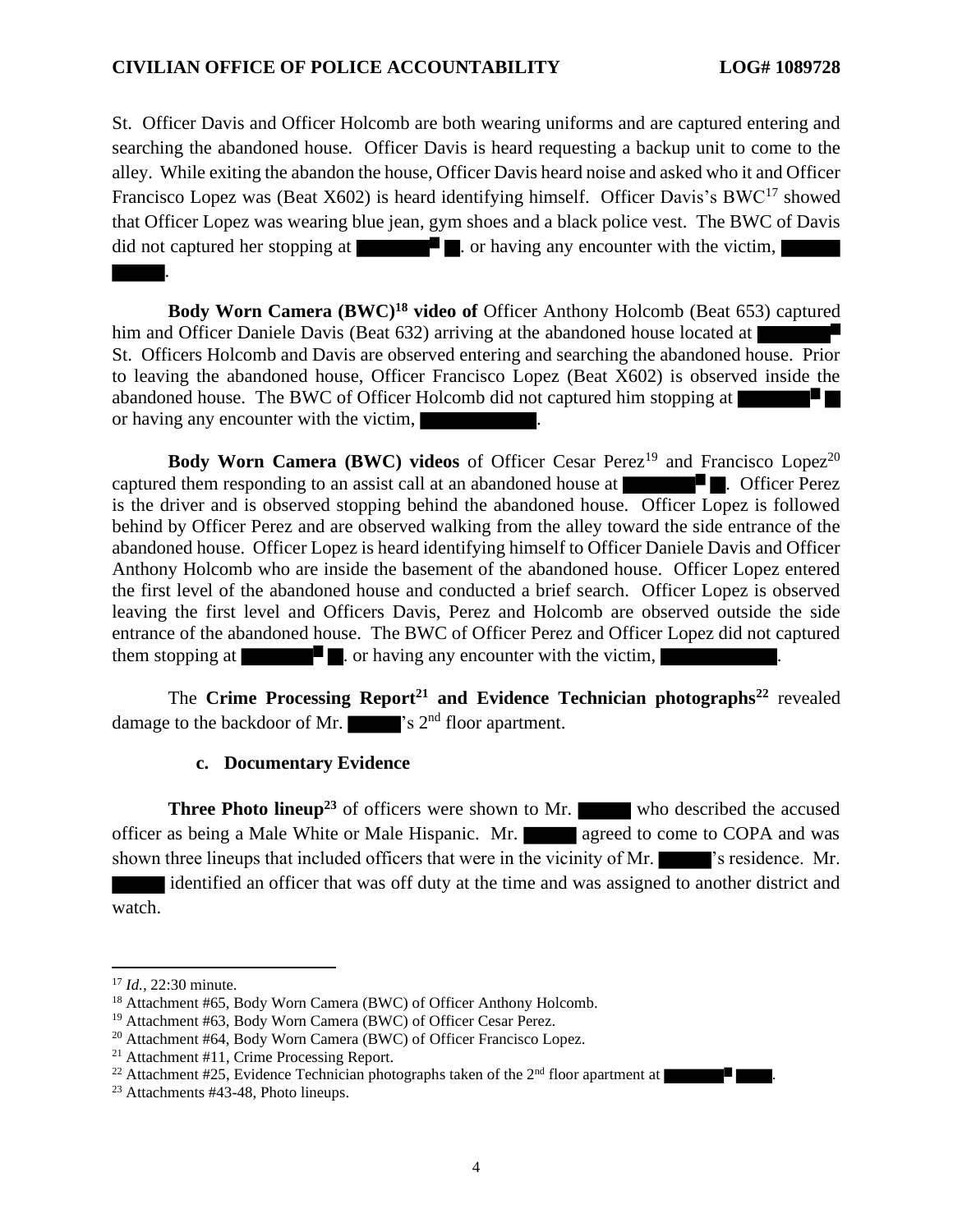The **Original Case Incident Report<sup>24</sup> and Case Supplementary Report<sup>25</sup> for ,**  authored by Detective Rachel Krass described the victim, being stopped at gunpoint by unknown offenders who escorted him into an abandoned house located at St. Mr. was robbed of his money and personal items and was forced to change his social media password so that the offenders could gain access. Responding officers toured the area and searched the abandoned house with negative results.

**CPD Event Query Report #1815406502<sup>26</sup>** indicated that a 911 made to report that Mr. was escorted at gunpoint to an abandoned house where he was robbed.

# **VI. LEGAL STANDARD**

For each Allegation COPA must make one of the following findings:

- 1. Sustained where it is determined the allegation is supported by a preponderance of the evidence;
- 2. Not Sustained where it is determined there is insufficient evidence to prove the allegations by a preponderance of the evidence;
- 3. Unfounded where it is determined by clear and convincing evidence that an allegation is false or not factual; or
- 4. Exonerated where it is determined by clear and convincing evidence that the conduct described in the allegation occurred, but it is lawful and proper.

A **preponderance of evidence** can be described as evidence indicating that it is **more likely than not** that the conduct occurred and violated Department policy. *See Avery v. State Farm Mutual Automobile Insurance Co.*, 216 Ill. 2d 100, 191 (2005), (a proposition is proved by a preponderance of the evidence when it has found to be more probably true than not). If the evidence gathered in an investigation establishes that it is more likely that the misconduct occurred, even if by a narrow margin, then the preponderance of the evidence standard is met.

**Clear and convincing evidence** is a higher standard than a preponderance of the evidence but lower than the "beyond-a-reasonable doubt" standard required to convict a person of a criminal offense. See *e.g.*, *People v. Coan*, 2016 IL App (2d) 151036 (2016). Clear and Convincing can be defined as a "degree of proof, which, considering all the evidence in the case, produces the firm and abiding belief that it is highly probable that the proposition . . . is true." *Id*. at ¶ 28.

<sup>&</sup>lt;sup>24</sup> Attachment #52, Original Case Incident Report,

<sup>&</sup>lt;sup>25</sup> Attachment #53, Case Supplementary Report,

<sup>&</sup>lt;sup>26</sup> Attachment #13, CPD Event Ouery #1815406502.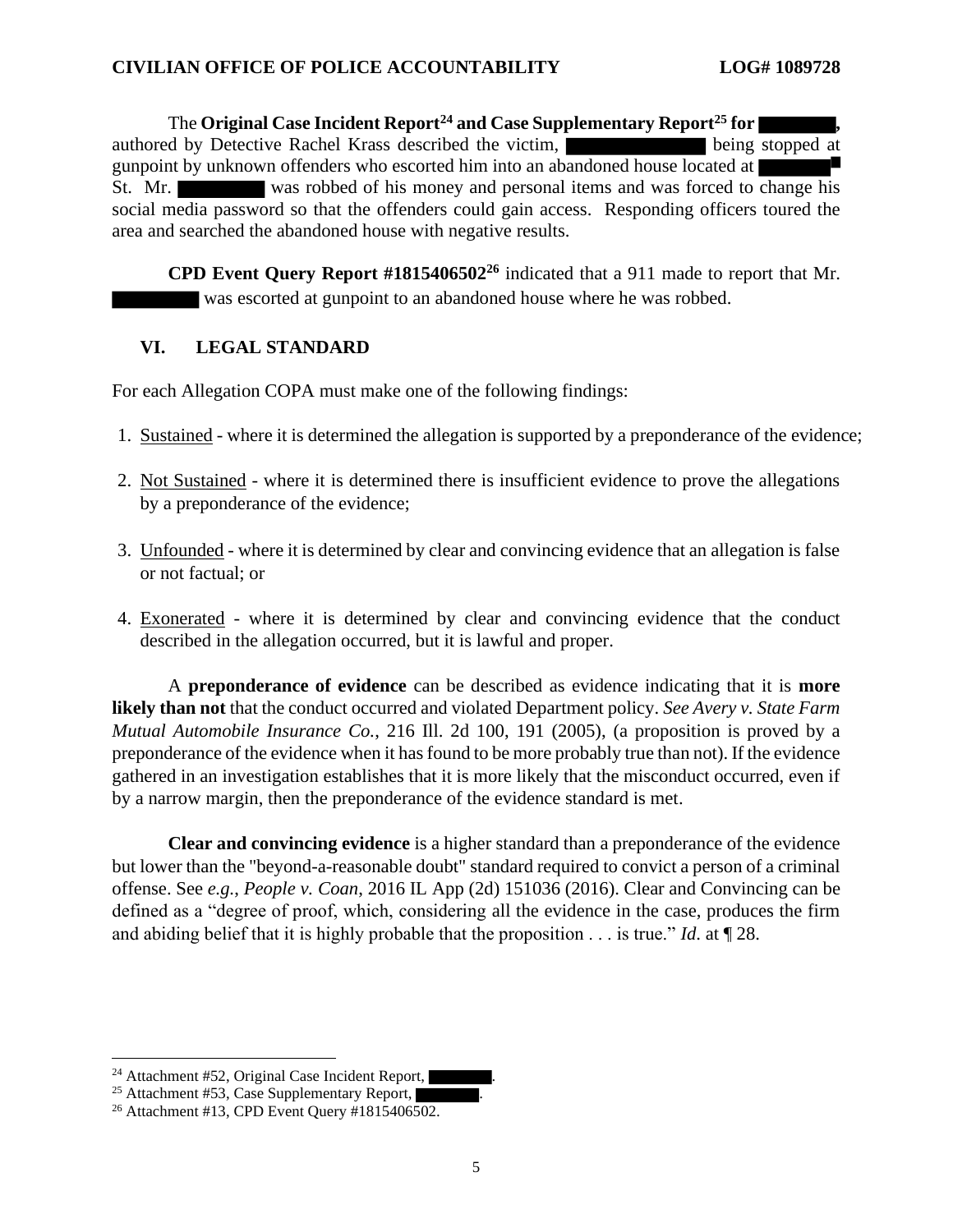# **VI. ANALYSIS**

A review of police reports, GPS, BWC and In-car camera video showed Officer Daniele Davis (Beat #632), Officer Anthony Holcomb (Beat #653) and Officers Perez and Lopez (Beat  $X602$ ) responding to an abandoned house located at  $\blacksquare$ . The entire incident was captured on the Body Worn Camera (BWC) of Officers Davis<sup>27</sup>, Holcomb<sup>28</sup>, Perez<sup>29</sup> and Lopez<sup>30</sup>. The video showed that Officers Davis, Holcomb, Perez and Lopez did not stop at  $\blacksquare$ or have any contact with Mr. **Example 20**. Officer Lopez was presented with the allegation that he kicked open Mr.  $\blacksquare$  's backdoor. Officer Lopez denied the allegation and the BWC clearly revealed that Officer Lopez had no encounter with Mr. **Therefore, Allegation #1, against Officer Francisco Lopez, must be Unfounded.** Officer Lopez was also presented with the allegation that he pointed his weapon at Mr. **. ... Officer Lopez** also denied the allegation and the BWC clearly revealed that Officer Lopez had no encounter with Mr.  $\blacksquare$ . Therefore, **Allegation #2, against Officer Francisco Lopez, must be Unfounded.** 

Mr. **described the accused officer as being Male White or Male Hispanic.** Mr. agreed to come to COPA and was shown three photo lineups<sup>31</sup> that included officers that were in the vicinity of Mr.  $\blacksquare$  's residence. Mr. identified an officer that was assigned to another district, watch and was off duty at the time of the incident. Due to the lack of evidence and the inability for Mr. to identify the accused officer therefore, **Allegations** #1-2 **against Unidentified Officer is Not Sustained.** 

# **VII. CONCLUSION**

Based on the analysis set forth above, COPA makes the following findings:

| <b>Allegation</b> |                                                                                                                                                                                                                                                                                                                                                                                                                   | Finding/<br><b>Recommendation</b> |
|-------------------|-------------------------------------------------------------------------------------------------------------------------------------------------------------------------------------------------------------------------------------------------------------------------------------------------------------------------------------------------------------------------------------------------------------------|-----------------------------------|
| Francisco Lopez   | 1. On June 4, 2018, at approximately $11:50$ am, at<br>$\blacksquare$ , 2 <sup>nd</sup> floor, Officer Lopez kicked<br>ana ang pagpagang pag<br>'s apartment backdoor and caused<br>open Mr.<br>damage to it, in violation of Rule 2.<br>2. On June 4, 2018, at approximately 11:50 am, at<br>$\blacksquare$ , 2 <sup>nd</sup> floor, Officer Lopez pointed his<br>ρŗ<br>, in violation of Rules 38.<br>weapon at | Unfounded<br>Unfounded            |

<sup>27</sup> Attachment #51, Body Worn Camera (BWC) of Officer Daniele Davis.

<sup>28</sup> Attachment #65, Body Worn Camera (BWC) of Officer Anthony Holcomb.

<sup>29</sup> Attachment #63, Body Worn Camera (BWC) of Officer Cesar Perez.

<sup>30</sup> Attachment #64, Body Worn Camera (BWC) of Officer Francisco Lopez.

<sup>&</sup>lt;sup>31</sup> Attachments #43-48. Photo lineups.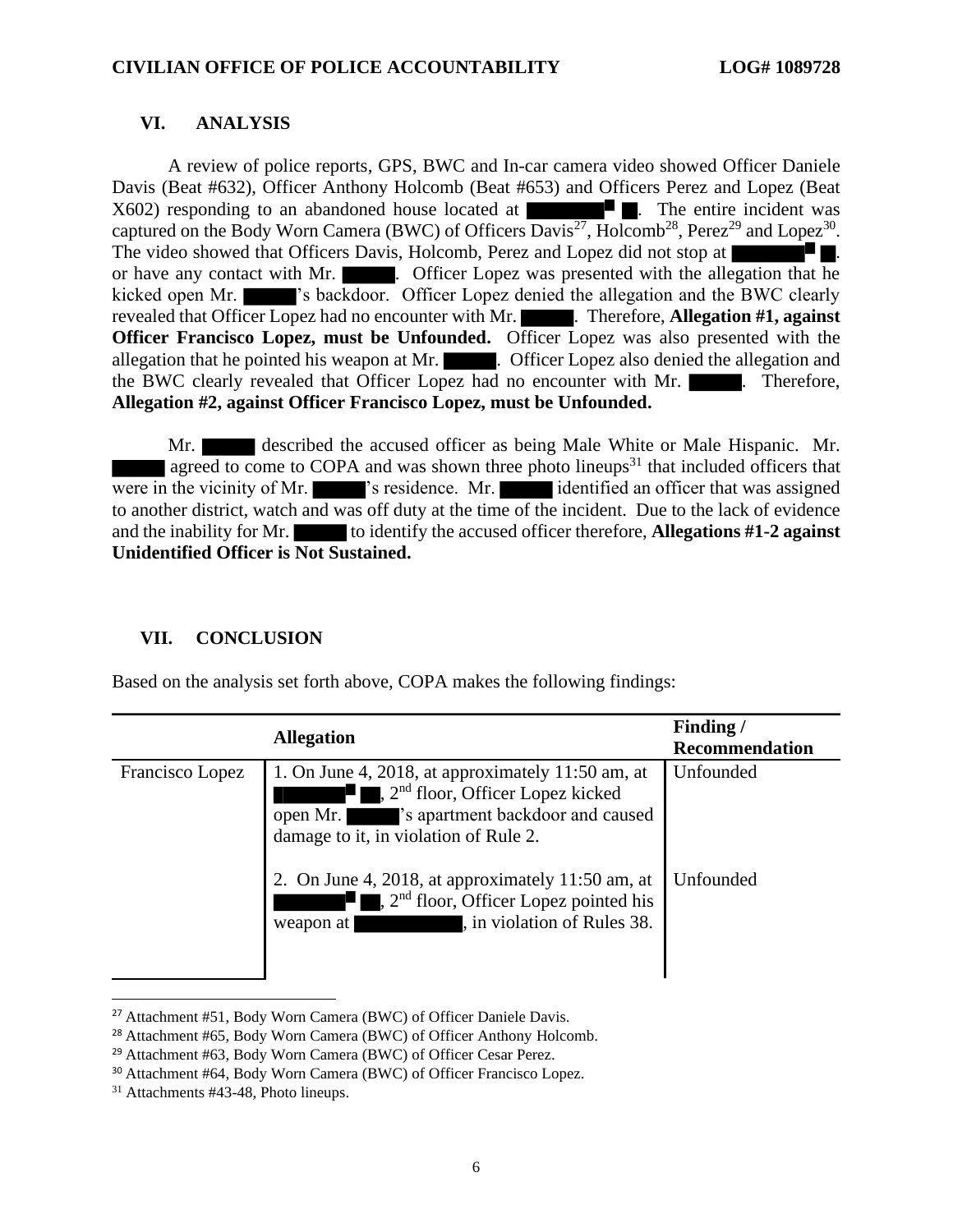# **CIVILIAN OFFICE OF POLICE ACCOUNTABILITY LOG# 1089728**

| Unidentified<br>Officer | 1. On June 4, 2018, at approximately $11:50$ am, at<br>$2nd$ floor, Officer Lopez kicked<br>'s apartment backdoor and caused<br>open Mr.<br>damage to it, in violation of Rule 2. | <b>Not Sustained</b> |
|-------------------------|-----------------------------------------------------------------------------------------------------------------------------------------------------------------------------------|----------------------|
|                         | On June 4, 2018, at approximately 11:50 am, at<br>$\Box$ , $2nd$ floor, Officer Lopez pointed his<br>, in violation of Rules 38.<br>weapon at                                     | <b>Not Sustained</b> |

Approved:

 $\overline{\phantom{a}}$  , and the contract of the contract of the contract of the contract of the contract of the contract of the contract of the contract of the contract of the contract of the contract of the contract of the contrac

4-27-2021

Angela Hearts-Glass Date *Deputy Chief Investigator*